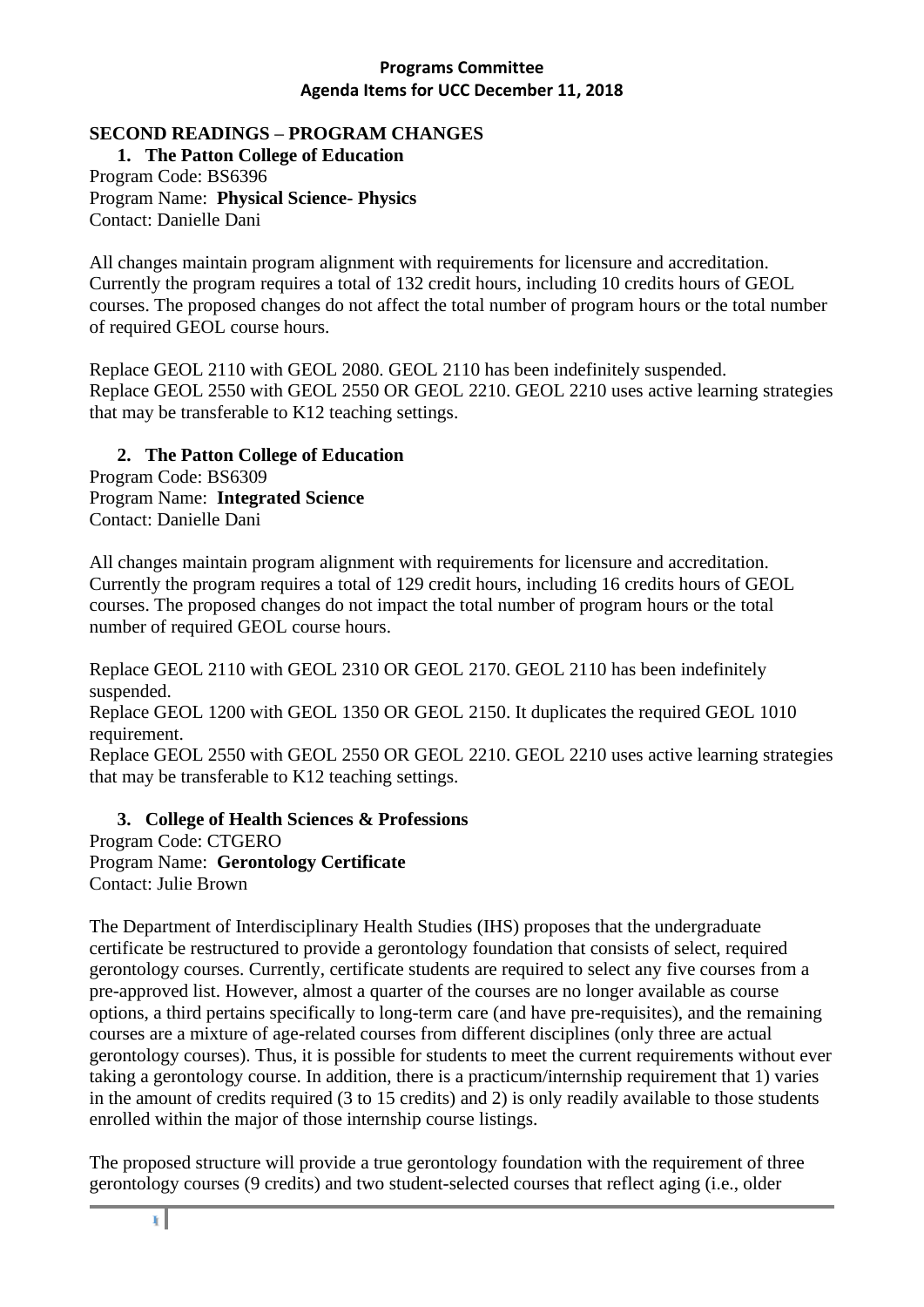adulthood) within its content. These two related courses may stem outside of the current course options but selected with the guidance of an advisor and approved by the coordinator. In addition, the internship will not be required since two of the required courses (CFS 4070 and CFS 4660) involve varying levels of community engagement within a gerontological context. There are no anticipated impacts on resources or other departments/colleges.

\*Additional electives to those listed in the proposal are listed in the Discussion tab.

### **4. College of Health Sciences & Professions**

Program Code: CTCING Program Name: **Clinical Informatics**

Contact: Sally Marinellie

Following the acquisition of some market research information, we are proposing revisions to the clinical informatics certificate. Please see the table below for the current and revised programs. The three primary courses in the revised program (IHS 5513, HLTH 6801, and IHS 6803) provide a strong foundational start to clinical informatics. The revisions to this certificate will not have any impact on resources. This is a specialized certificate. The MPA program (Jason Jolley, Director) was informed of this change and did not express concerns. In addition, the BME program director (Doug Goetz) was informed and did not respond with any concerns.

| <b>Current program</b>                                                       | <b>Revised Program</b>                                                                                                         |
|------------------------------------------------------------------------------|--------------------------------------------------------------------------------------------------------------------------------|
| BME 5100: Medical Informatics (3cr)                                          | IHS 5513: Health Informatics (existing course)<br>(3cr)                                                                        |
| HLTH 6801: Health Information Systems<br>and Applications (3cr)              | HLTH 6801: Health Information Systems and<br>Applications (3cr)                                                                |
| HLTH 6802: Quantitative Methods in<br>Health Research (3cr)                  | IHS 6803: New course to be developed in project<br>management entitled Program Planning and<br>Evaluation in Health Care (3cr) |
| MPA 5590: Measuring Outcomes in<br>Public and Non-profit Organizations (3cr) | Remove                                                                                                                         |
| MPA 6800: Seminar in Public<br>Administration (3cr)                          | Remove                                                                                                                         |
| <b>TOTAL HOURS = 15</b>                                                      | <b>TOTAL HOURS = 9</b>                                                                                                         |

# **SECOND READINGS – NEW PROGRAMS**

**1. College of Health Sciences & Professions** Program Code: CTX44G Program Name: **Veterans Health Certificate**

Contact: Sally Marinelle

While Ohio University prepares a large number of health and healthcare professionals with vast clinical roles, e.g., nurses, physician's assistants, physical therapists, social workers, clinical psychologists, hearing and speech professionals, and physicians, there are no specific academic programs of foci on the special needs of veterans and their families. In fact, there are few academic programs nationwide that provide this focus, and those that do exist are relatively new. The purpose of this certificate is to provide students and/or post-professional health and healthcare workers with a background in advanced and specific knowledge for work with veterans in health and healthcare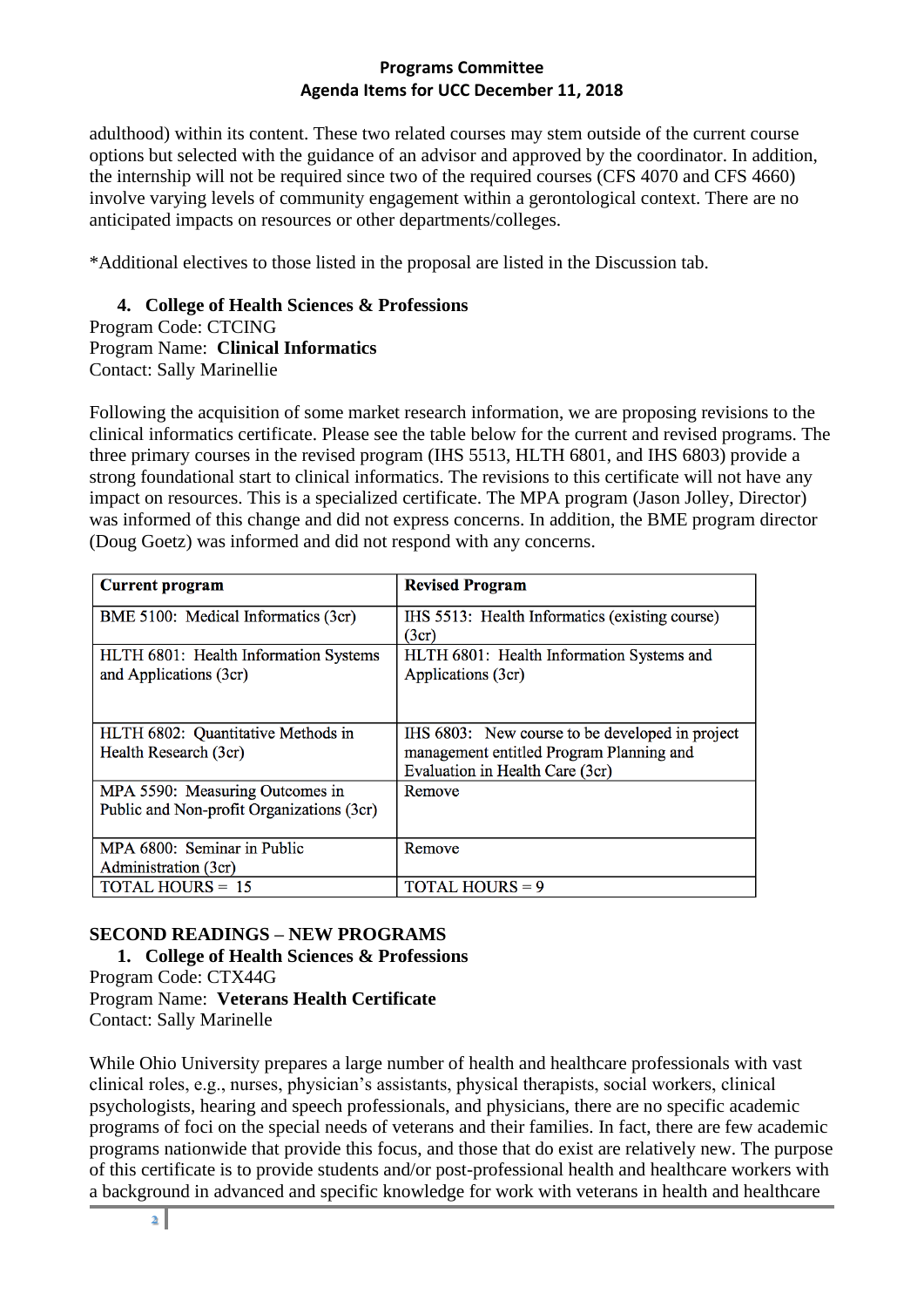settings. The topics will include, United States military history and culture as it pertains to the individuals' health, the Veteran's Affairs system and common and current medical conditions associated with the military service.

This specialized certificate includes three existing courses for a total of nine credit hours:

IHS 5400: Emphasize the importance of healthcare providers understanding of military culture and history, in order to be effective providers for this population.

IHS 5401: This course examines the current literature and epidemiological data on numerous biological, psychological, social diseases and conditions in military veterans and their families. This course also investigates the challenges regarding diagnosis and treatment of current and former military personnel and their families in comparison to civilian patients.

IHS 5402: The United States Department of Veterans Affairs (VA); including mission, organizational structure, history and evolution are explored with an emphasis placed on veterans' health and healthcare services

# **2. Russ College of Engineering and Technology**

Program Code: CTX71G Program Name: **Electronic Navigation** Contact: Jeffrey Dill

For nearly 50 years, Electrical Engineering (EE) faculty associated with the Avionics Engineering Center at Ohio University have taught graduate courses in electronic navigation. However, other than a handful of non-degree graduate students, these courses have been available solely to degreeseeking graduate students in EE. Over the past few years, interactions with colleagues and sponsors in industry have brought to light a need for structured training in electronic navigation at the graduate level without a full Master's degree program. A certificate program in Electronic Navigation would enable engineers in the workforce to gain valuable training in the theory and practice of the field.

A certificate program in Electronic Navigation of 12 credit hours is proposed.

- 1) Inertial Navigation Systems: EE 6033 (3 hrs, required)
- 2) Satellite-Based Navigation Systems: EE 6053 (3 hrs, required)
- 3) Integrated Navigation Systems: EE 6063 (3 hrs, required)
- 4) ELECTIVE (3 hrs):

May choose from:

- a. Aviation Standards, Software Design and Certification: EE 6083
- b. Microwave Theory and Devices: EE 5403
- c. Electronic Navigation Systems: EE 5853

# **EXPEDITED REVIEW**

#### **1. College of Arts & Sciences**

Program Code: OR4221 Program Name: Economics Minor Contact: Shamila Jayasuriya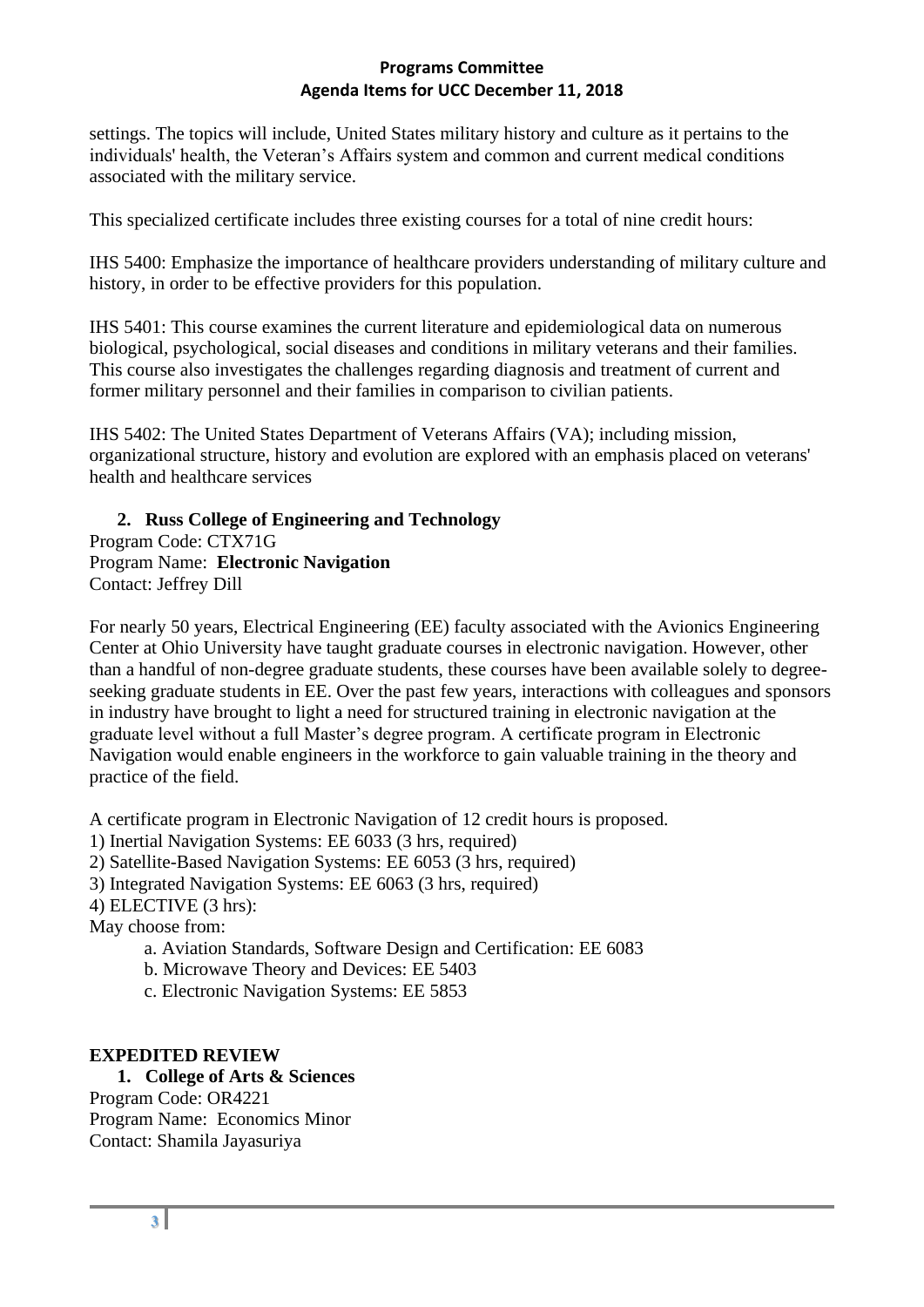We propose to add one economics elective, ECON 2020 Gender in the Economy to the list of electives we currently have in the program. Students will continue to choose three classes from the list of electives so there will be no impact on total program hours or resource requirements.

## **2. College of Arts & Sciences**

Program Code: BA4221 Program Name: Economics Contact: Shamila Jayasuriya

We propose to add one economics elective, ECON 2020 Gender in the Economy to the list of electives we currently have in the program. Students will continue to choose four classes from the list of electives so there will be no impact on total program hours or resource requirements.

### **3. College of Arts & Sciences**

Program Code: BS4225 Program Name: Economics Contact: Shamila Jayasuriya

We propose to add two economics electives, ECON 2020 Gender in the Economy and ECON 2130 Current Economic Problems

 to the list of electives we currently have in the program. Students will continue to choose six classes from the list of electives so there will be no impact on total program hours or resource requirements.

#### **4. College of Business**

Program Code: BB6127 Program Name: Marketing Contact: Chris Moberg

Marketing majors are required to complete two three-credit hour electives in addition to the required courses in the major. With the recent approval of several new courses, the department would like the following courses added to the list of electives available to Marketing majors: MKT 3440 Consumer Research MKT 3600 Entrepreneurial Sales MKT 4100 Sustainability MKT 4600 Brand Management MKT 4650 New Product Development MKT 4780 Sales Strategy & Technology MKT 4900 Special Topics in Marketing

# **5. College of Business**

Program Code: OR6127 Program Name: Marketing Contact: Chris Moberg

With the recent approval of several new courses, the department would like the following courses added to the list of electives available to Marketing minors: MKT 3440 Consumer Research MKT 3600 Entrepreneurial Sales MKT 4100 Sustainability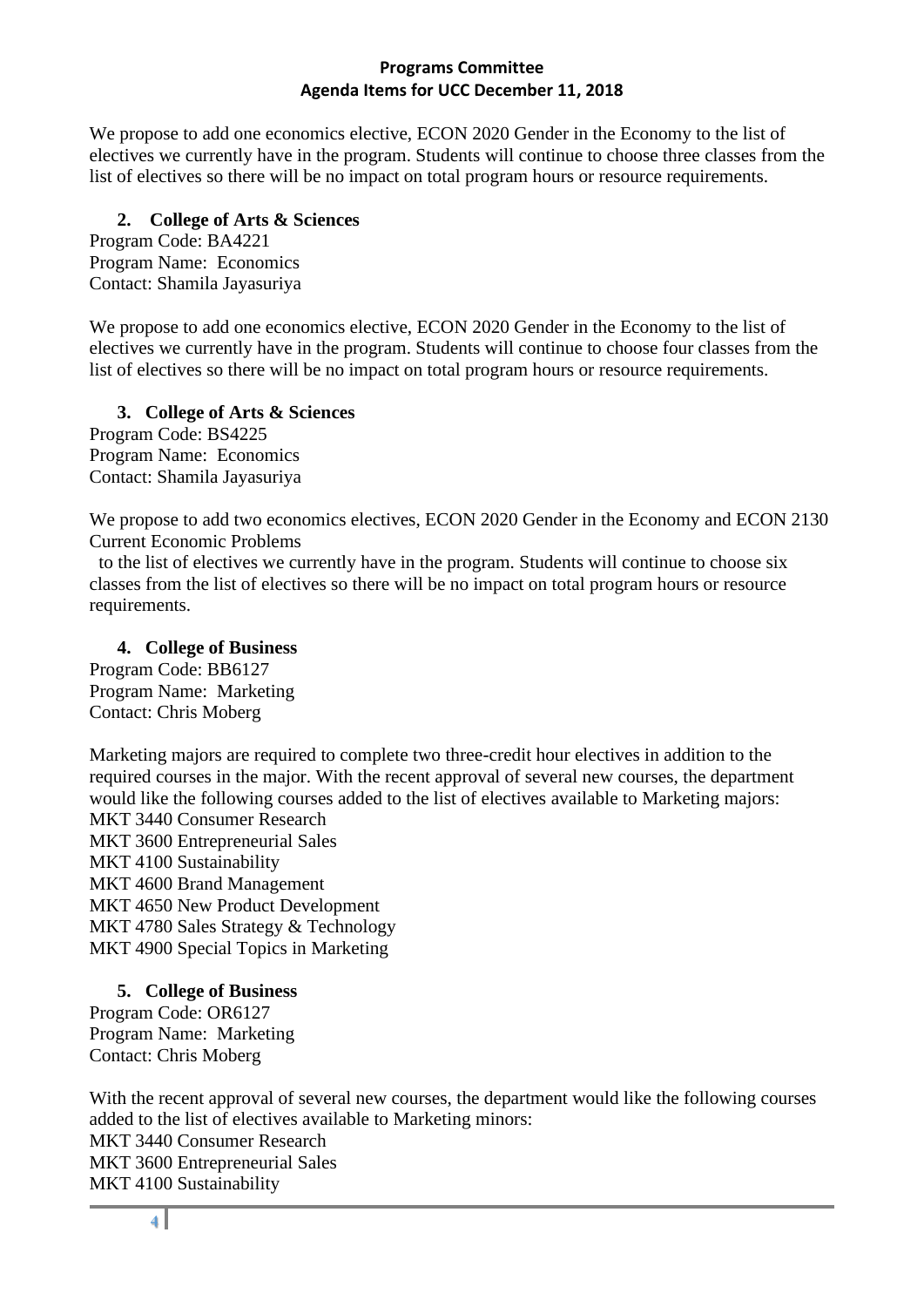**6. College of Fine Arts**

Program Code: BF5161 Program Name: Acting Contact: Brian Evans

**7. College of Fine Arts**

Program Code: BF5158 Program Name: Playwriting

**8. College of Fine Arts** Program Code: BF5200

Program Name: Acting- Musical Theater

# **9. College of Fine Arts**

Program Code: BF5168 Program Name: Stage Management

**10. College of Fine Arts** Program Code: BF 5194 Program Name: Theater

# **11. College of Fine Arts**

Program Code: BF 5162 Program Name: Production Design & Technology

The Division of Theater wishes to change courses in the shared component, Theater Core. This proposal is the same for 6 programs: BF 5158 Playwriting BF 5161 Acting BF 5200 Acting—Musical Theater BF 5167 Production Design and Technology BF 5168 Stage Management BA 5194 Theater

Change #1: Remove THAR 1720 (3 credit hours) from the Theater Core requirements. Rationale: All of the learning outcomes for THAR 1720 are currently covered by courses specific to each degree.

Change #2: Substitute two new production design and technology courses for the three courses that currently deliver this part of the curriculum in the theater core. These new courses have been proposed to ICC and further explain how the combined outcomes more efficiently deliver this curriculum. THAR 1390, 1391 and 1392 will be deleted.

| Current                      | Proposed              |
|------------------------------|-----------------------|
| THAR 1390 (3 credits)        | THAR 1393 (4 credits) |
| <b>THAR 1391 (3 credits)</b> | THAR 1394 (4 credits) |
| <b>THAR 1392 (3 credits)</b> |                       |

Currently: